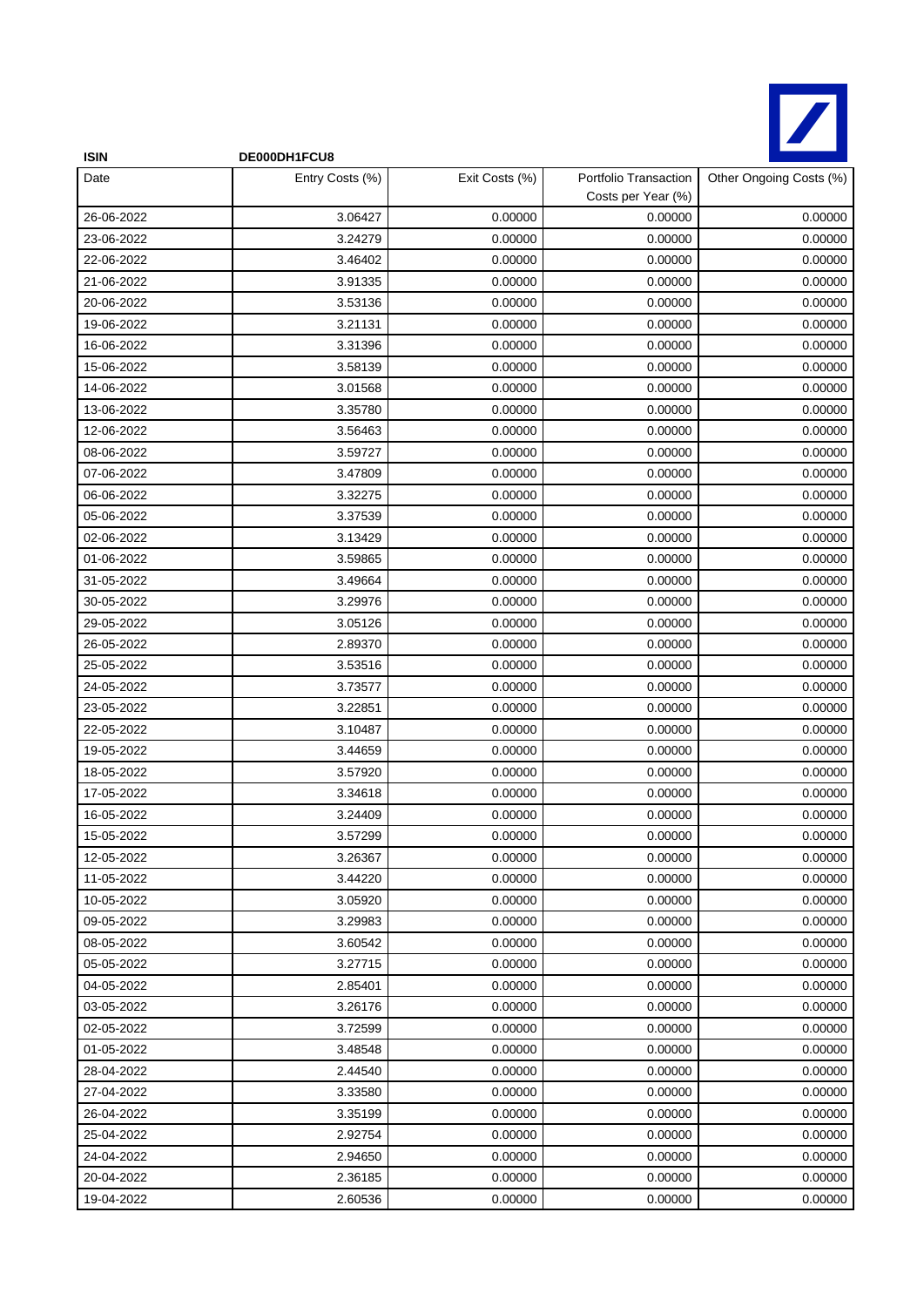| 18-04-2022 | 2.00390 | 0.00000 | 0.00000 | 0.00000 |
|------------|---------|---------|---------|---------|
| 12-04-2022 | 2.11043 | 0.00000 | 0.00000 | 0.00000 |
| 11-04-2022 | 2.31276 | 0.00000 | 0.00000 | 0.00000 |
| 10-04-2022 | 2.44778 | 0.00000 | 0.00000 | 0.00000 |
| 07-04-2022 | 2.72062 | 0.00000 | 0.00000 | 0.00000 |
| 30-03-2022 | 2.83091 | 0.00000 | 0.00000 | 0.00000 |
| 28-03-2022 | 3.04587 | 0.00000 | 0.00000 | 0.00000 |
| 27-03-2022 | 3.19335 | 0.00000 | 0.00000 | 0.00000 |
| 25-03-2022 | 2.61633 | 0.00000 | 0.00000 | 0.00000 |
| 23-03-2022 | 2.87244 | 0.00000 | 0.00000 | 0.00000 |
| 22-03-2022 | 3.07251 | 0.00000 | 0.00000 | 0.00000 |
| 21-03-2022 | 2.83463 | 0.00000 | 0.00000 | 0.00000 |
| 18-03-2022 | 3.04915 | 0.00000 | 0.00000 | 0.00000 |
| 17-03-2022 | 2.78314 | 0.00000 | 0.00000 | 0.00000 |
| 16-03-2022 | 3.09266 | 0.00000 | 0.00000 | 0.00000 |
| 15-03-2022 | 3.24658 | 0.00000 | 0.00000 | 0.00000 |
| 14-03-2022 | 2.91228 | 0.00000 | 0.00000 | 0.00000 |
| 11-03-2022 | 2.40910 | 0.00000 | 0.00000 | 0.00000 |
| 10-03-2022 | 2.63204 | 0.00000 | 0.00000 | 0.00000 |
| 09-03-2022 | 2.08712 | 0.00000 | 0.00000 | 0.00000 |
| 07-03-2022 | 1.94377 | 0.00000 | 0.00000 | 0.00000 |
| 04-03-2022 | 2.49350 | 0.00000 | 0.00000 | 0.00000 |
| 03-03-2022 | 2.75381 | 0.00000 | 0.00000 | 0.00000 |
| 02-03-2022 | 2.80690 | 0.00000 | 0.00000 | 0.00000 |
| 01-03-2022 | 2.89630 | 0.00000 | 0.00000 | 0.00000 |
| 28-02-2022 | 3.01344 | 0.00000 | 0.00000 | 0.00000 |
| 25-02-2022 | 2.89670 | 0.00000 | 0.00000 | 0.00000 |
| 24-02-2022 | 2.38085 | 0.00000 | 0.00000 | 0.00000 |
| 23-02-2022 | 3.44504 | 0.00000 | 0.00000 | 0.00000 |
| 18-02-2022 | 3.28073 | 0.00000 | 0.00000 | 0.00000 |
| 17-02-2022 | 2.85445 | 0.00000 | 0.00000 | 0.00000 |
| 16-02-2022 | 3.32827 | 0.00000 | 0.00000 | 0.00000 |
| 15-02-2022 | 3.81425 | 0.00000 | 0.00000 | 0.00000 |
| 14-02-2022 | 3.36623 | 0.00000 | 0.00000 | 0.00000 |
| 11-02-2022 | 3.30439 | 0.00000 | 0.00000 | 0.00000 |
| 10-02-2022 | 3.61178 | 0.00000 | 0.00000 | 0.00000 |
| 08-02-2022 | 3.33526 | 0.00000 | 0.00000 | 0.00000 |
| 07-02-2022 | 3.21148 | 0.00000 | 0.00000 | 0.00000 |
| 04-02-2022 | 3.02727 | 0.00000 | 0.00000 | 0.00000 |
| 02-02-2022 | 3.15674 | 0.00000 | 0.00000 | 0.00000 |
| 01-02-2022 | 2.63946 | 0.00000 | 0.00000 | 0.00000 |
| 31-01-2022 | 2.41772 | 0.00000 | 0.00000 | 0.00000 |
| 28-01-2022 | 2.89532 | 0.00000 | 0.00000 | 0.00000 |
| 27-01-2022 | 3.48135 | 0.00000 | 0.00000 | 0.00000 |
| 25-01-2022 | 3.56001 | 0.00000 | 0.00000 | 0.00000 |
| 24-01-2022 | 3.24611 | 0.00000 | 0.00000 | 0.00000 |
| 21-01-2022 | 3.68861 | 0.00000 | 0.00000 | 0.00000 |
| 20-01-2022 | 3.27568 | 0.00000 | 0.00000 | 0.00000 |
| 19-01-2022 | 3.05073 | 0.00000 | 0.00000 | 0.00000 |
| 18-01-2022 | 3.30726 | 0.00000 | 0.00000 | 0.00000 |
| 17-01-2022 | 2.82122 | 0.00000 | 0.00000 | 0.00000 |
| 14-01-2022 | 3.05361 | 0.00000 | 0.00000 | 0.00000 |
| 13-01-2022 | 3.30589 | 0.00000 | 0.00000 | 0.00000 |